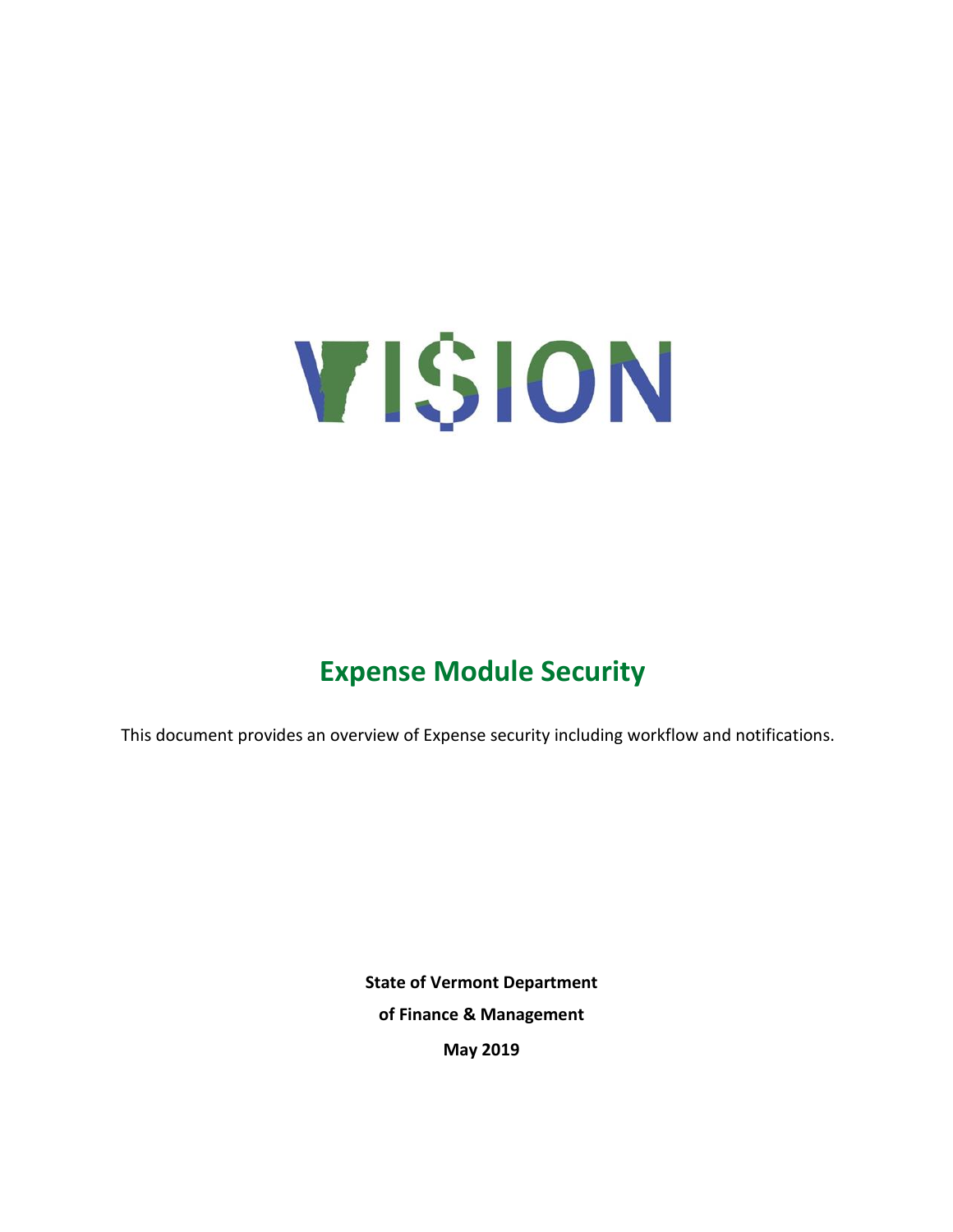### **Table of Contents**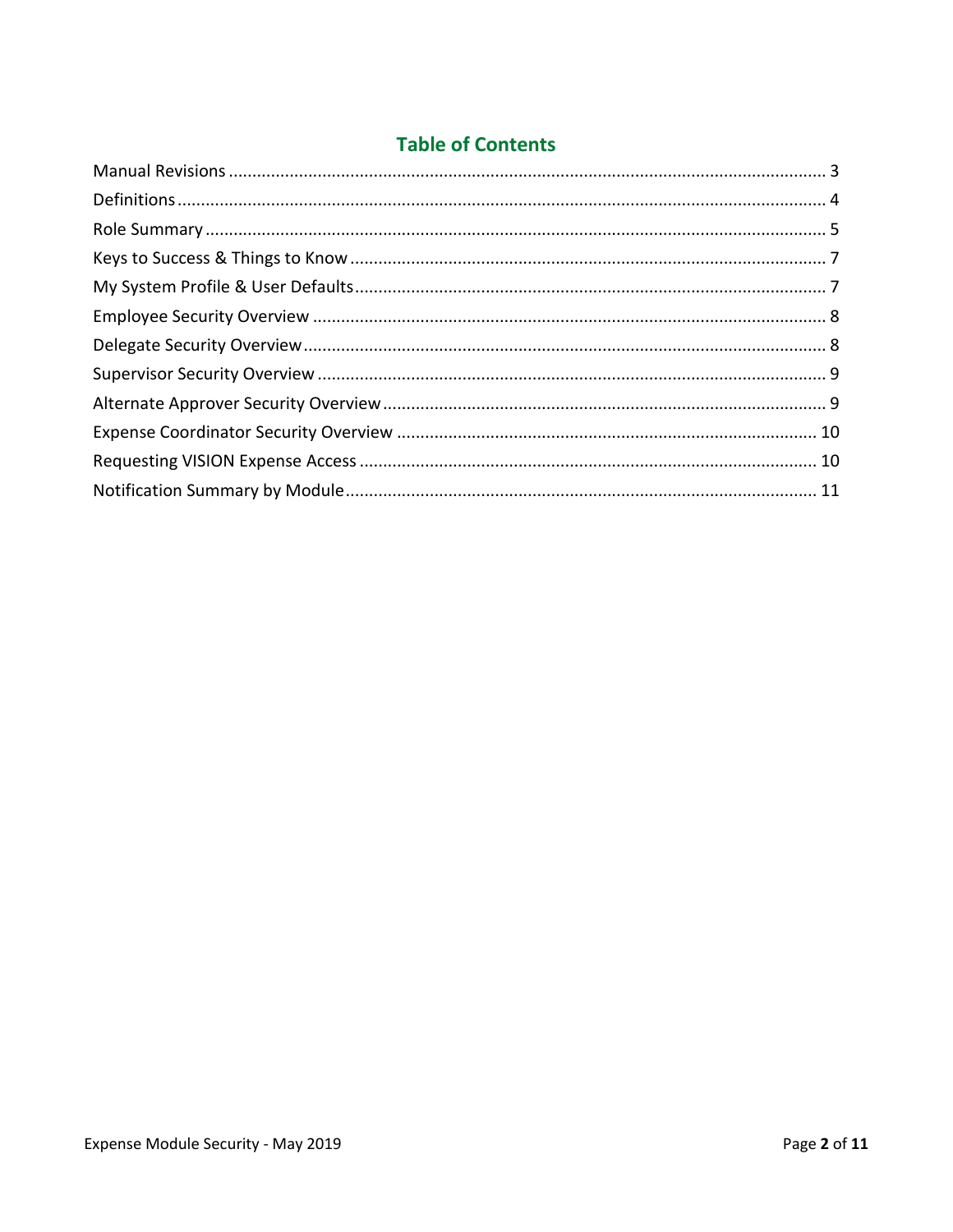# **Manual Revisions**

### <span id="page-2-0"></span>**May 2019**

• Updated for VISION 9.2 upgrade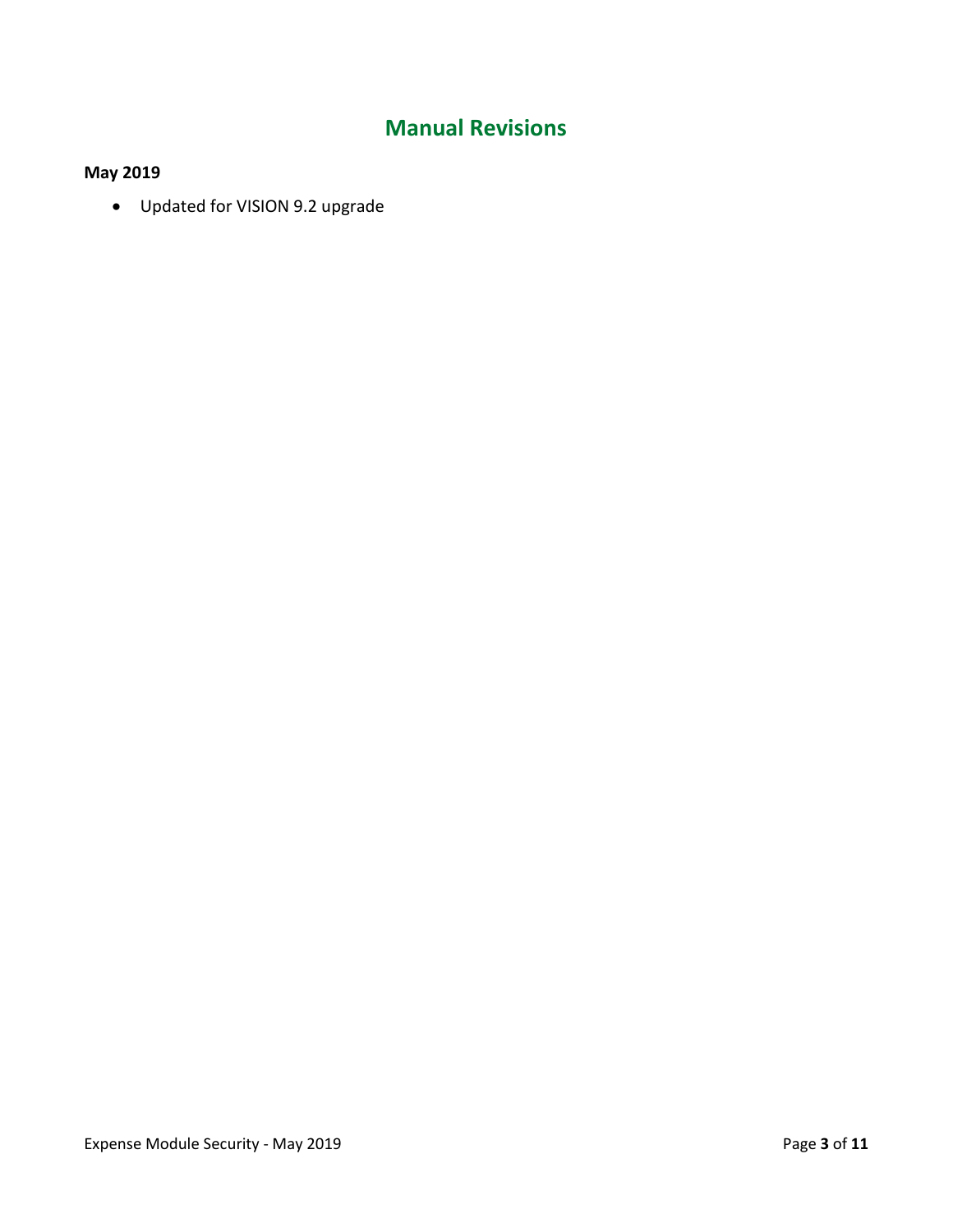# **Definitions**

<span id="page-3-0"></span>**User Profile** - A set of attributes for a VISION user including user ID and Password.

**Role** - User designation to allow access to complete assigned VISION functions, such as Expense Approver.

**Permission List** - User designation to associate his or her role to specific pages, such as transactions for a single Business Unit.

**Workflow** - Generic movement of a transaction through a process including the approval process.

**Routing** - The movement of a specific transaction to a particular user.

**Re-route** - The forwarding of a specific transaction based on defined criteria. In this case, an approver has a limited number of days to approve a travel authorization or expense report. After the days have passed, the transaction will be forwarded to the approver's supervisor.

**Notification** - An email generated to communicate that a specific action has been taken, such as approving a transaction or sending it back.

**Worklist** - A link on the VISION main page to navigate to transactions that are awaiting a user's review and action. This link is only available to Approver and Expense Coordinator security roles.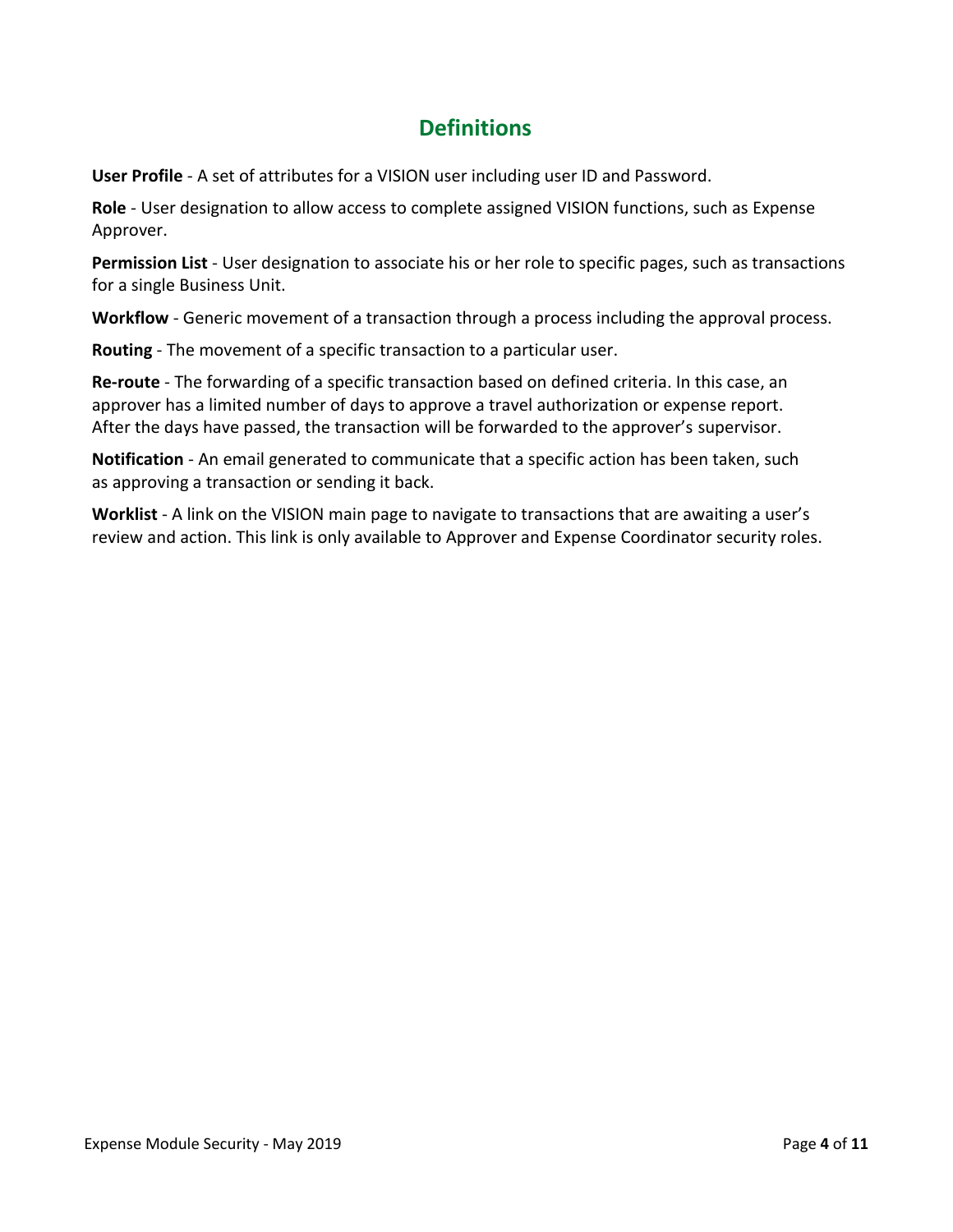### **Role Summary**

<span id="page-4-0"></span>**Employee (Entry)** – The role that records the transaction in the system. Access to:

- Set-up "I forgot my password"
- Update his/her User Defaults
- Create, modify, delete, print and view Travel Authorizations, Cash Advances, and Expense Reports, including associated chart field information (additional ability to cancel a Travel Authorization)
- Receive notification if he/she has a primary email address in User Profile and My System Profile

**Supervisor (Approver)** – The role that approves an employee's transaction. Access to:

- Review, Budget Check and Approve Travel Authorizations and Expense Reports
- Work List link to quickly navigate to transactions needing attention
- Send back Travel Authorizations and Expense Reports to the employee

**Expense Coordinator** – The role that approves a Cash Advance or Expense Report before payment. Also, the department's primary contact for expense related questions. Access to:

- Review and Approve Cash Advances and Expense Reports
- View Travel Authorizations. Print Cash Advance, Travel Authorization and Expense Report
- Worklist link to quickly navigate to transactions needing attention. Link is shared with other Expense Coordinators within the same BU & Dept ID
- Send back Cash Advances and Expense Reports to the employee for revision
- Security to account detail to change certain chartfields for a transaction
- Security to assign Delegate(s) when needed
- View employee Organizational Data (employee's supervisor, BU, Dept ID) and User Defaults (employee level accounting defaults)
- Additional responsibilities include assisting supervisor with any Budget Check errors and verify receipts have been attached as required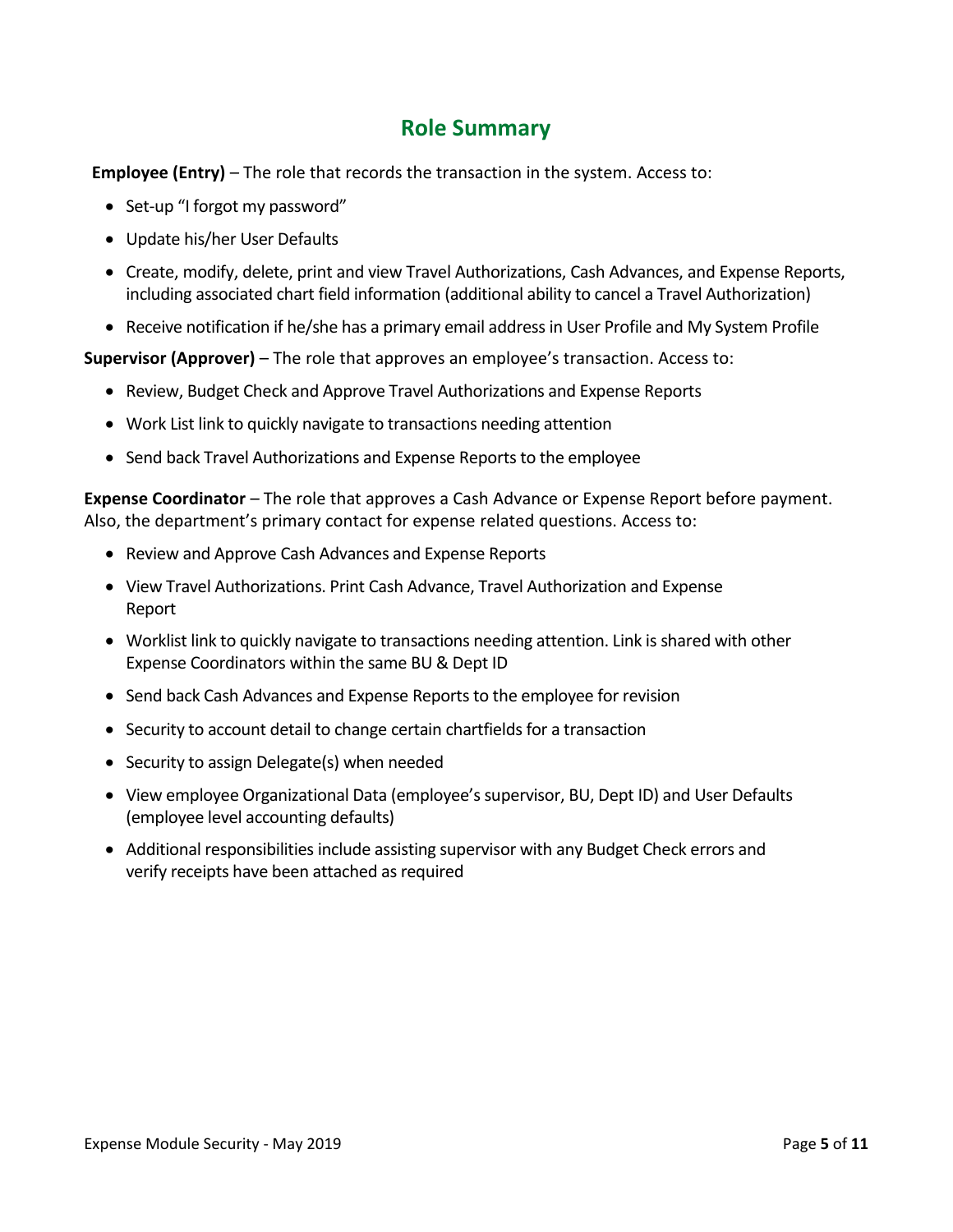*Ad hoc:* **Delegate (Entry)** – A specialized employee role assigned as needed. The role that allows entry of transaction on behalf of another. A delegate will log into VISION using his/her User ID and will select the employee who they are entering for at the transaction level. Delegates **DO NOT** login as the employee they are entering for!

- Must have employee security access
- Can be assigned by the Expense Coordinator or by VISION Finance Support
- Will receive notification similar to the employee (does not include paid oroverdue transactions)
- Cannot submit for the employee
- Cannot be the Approver or Expense Coordinator for a transaction he/she enters

*Ad hoc:* **Alternate Approver(Approver)** – A specialized approverrole assigned as needed. The role that allows approval of supervisor transactions in the absence ofthe supervisor.

- Must have approver security
- Can be assigned by the approver for a specific date range, as is the case witha planned absence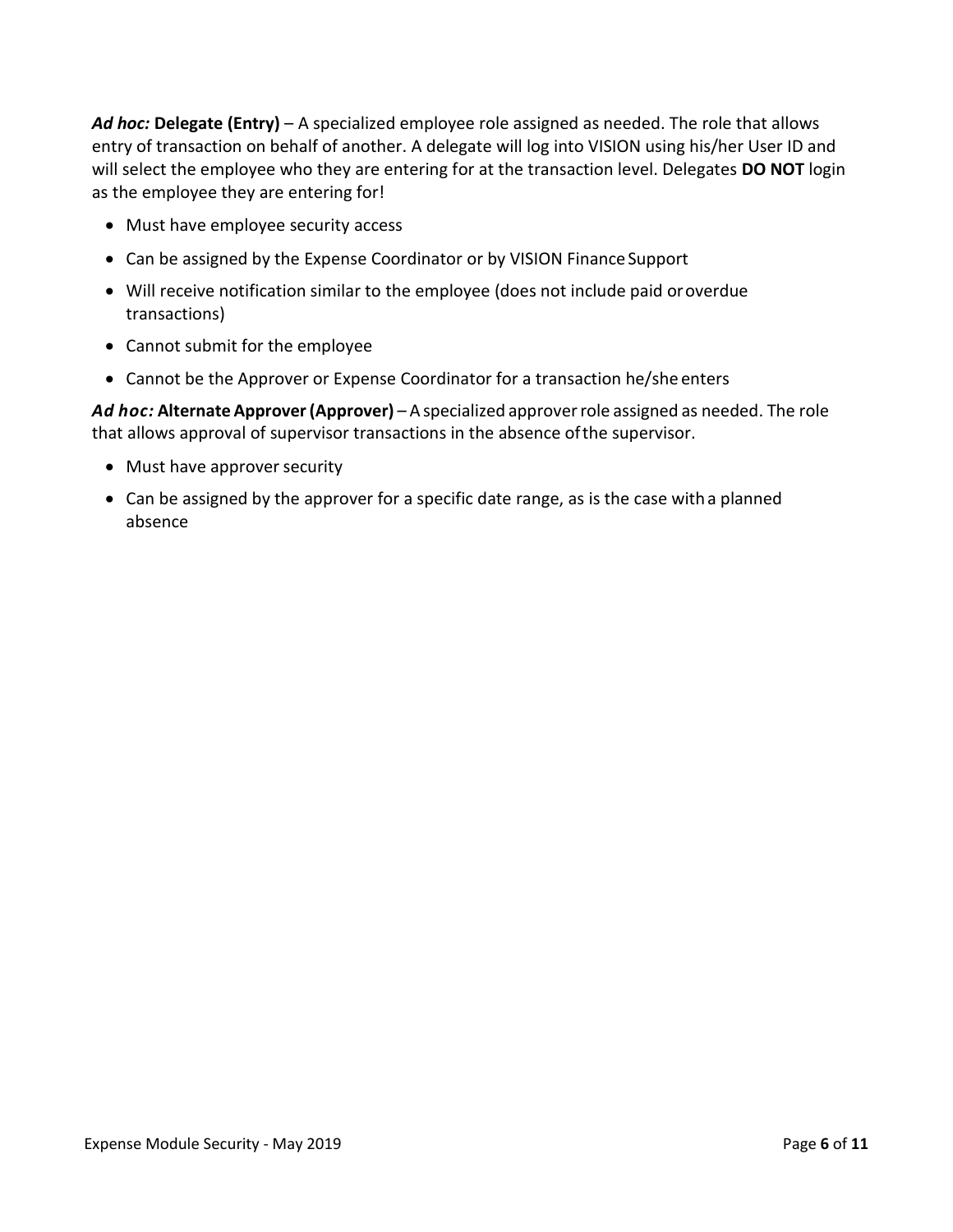### **Keys to Success & Things to Know**

- <span id="page-6-0"></span>❖ Approver work list items need to be cleared before the approver is transferred(to a different BU or Dept ID) or terminated.
- ❖ All employees need an approver.
- $\div$  In the case of assigning a delegate, he/she needs employee security in order to enter a transaction and cannot be in the approval chain for that employee.
- ❖ When designating an alternate approver, he/she needs approver security inorder to approve transactions that are re-directed.

# **My System Profile**

<span id="page-6-1"></span>Each VISION user has access to areas of the system where he/she can make changes specific to him/her. There are some sections that are required, and others that should not be touched. Please do **NOT** change anything in the Personalizations or Workflow Attributes sections such as preferred language, current code, etc.

#### **My System Profile**

Navigation: Navigator Menu > My System Profile

- **Change or set up forgotten password help:** Each user is required to set up forgotten password help when they first log in to VISION 9.2. This feature allows a user to access his/her account should he/she forget the password. A temporary password is emailed to the user so that the user can sign in. You can change your forgotten password help at any time
- **Change Password:** The password to access the system changed by the user (or when necessary by VISION Finance Support.) Every 90 days, the system will prompt a user to change the password
- **Alternate User:** If you are a supervisor and need to designate an alternate user for a planned absence, this is the section you would use. This section requires selection of the alternate and the date range for the re-routing. Alternateapprover must be of the same or higher organizational level
- **Miscellaneous User Links – Email:** The Business Email Type should be selected for user's State email address as this will be used for the forgotten password email. Users may add additional email addresses and set one of them as the Primary Email Account to receive all other VISION-related emails at that address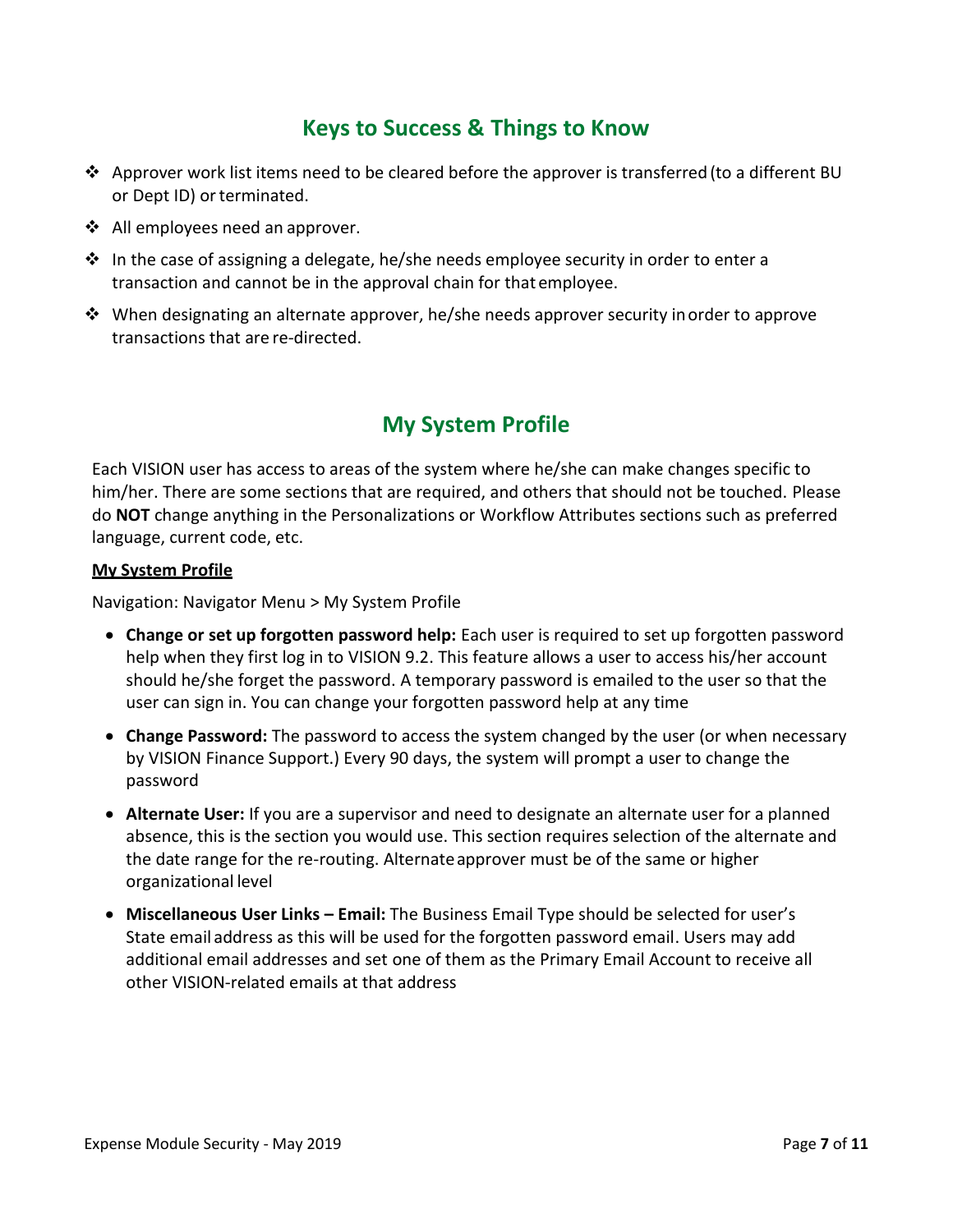### **Employee Security Overview**

- <span id="page-7-0"></span>**1.** The Employee role is needed to enter transactions *AND* to have transactions entered on his/her behalf
- **2.** The employee's supervisor must be specified as workflow requiresthis
- **3.** Security is requested by expense coordinator
- **4.** Must have a default fund at the employee's UserDefaults
- **5.** Can specify a single distribution default chart field(s) at the employee level, including, program, etc. (not BU & Dept ID). (Cannot specify a split)
	- a. The user default will be used for Travel Authorizations and Expense Reports and can be changed when a transaction is created ormodified
	- b. Beyond user level defaults, each Expense Report can have a chart field specified for that report
- **6.** Will receive email notification; a user can choose an email as their Primary Email Account to receive notifications, but the Business Email **MUST** be the employee's work email address as it is used for "I forgot my password"
- <span id="page-7-1"></span>**7.** VISION Finance Support maintenance is required when job data changes in HCM, supervisor changes, employee transfers Dept ID or BU, any user defaults chart field changes

### **Delegate Security Overview**

- **1.** This is not a designated security role per se; it is assigned at the Expense Coordinator level or can be assigned by VISION Finance Support at the requestof the expense coordinator
- **2.** Delegates cannot submit for the employee
- **3.** To be used as the exception as all employees are expected to enter their own transactions
- **4.** Documentation is required for all transactions entered on the behalf of an employee. The maintenance of this documentation is the responsibility ofthe delegate and must be available for audit
- **5.** Cannot be in the approval chain for transactions that he /she enters, (cannot serve as the supervisor or expense coordinator)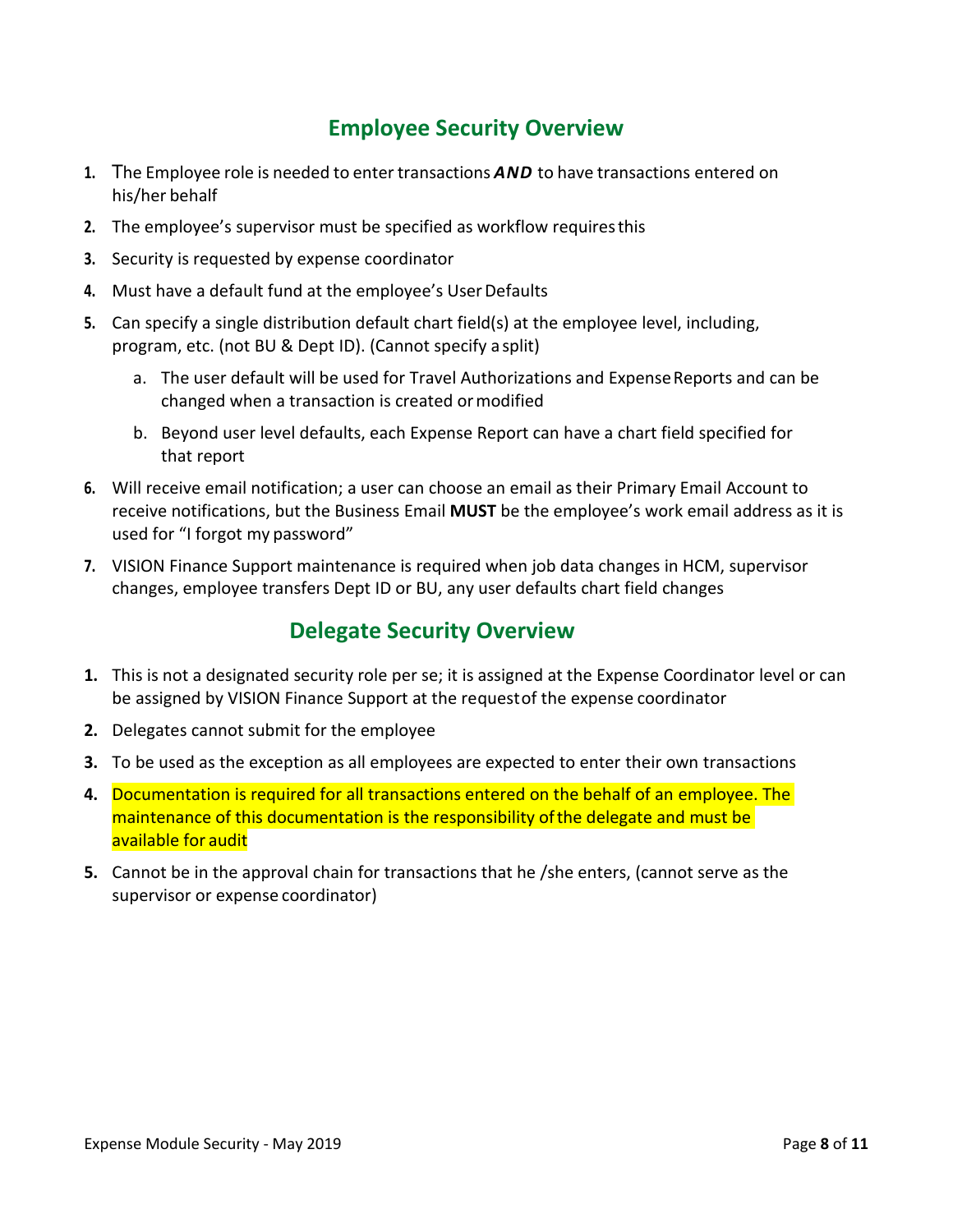### **Supervisor Security Overview**

- <span id="page-8-0"></span>**1.** This role is needed to approve travel authorizations and expense reports
- **2.** Security is requested by expense coordinator
- **3.** When a transaction is submitted for approval by an employee, the supervisor is notified by email and the transaction also appears on the supervisor's worklist
- **4.** The supervisor has access to on-line budget checking
- **5.** A transaction is not able to be approved until it has a valid budget check. (The supervisor will contact the Expense Coordinator if there is a Budget Check error)

### **Alternate Approver Security Overview**

- <span id="page-8-1"></span>**1.** This is not a designated security role per se; it is assigned by a supervisorlevel
- **2.** To be used as the exception as all supervisors are expected to approve transactions for his or her self
- **3.** Approver can delegate his/her approval for planned absences and must specify a date range when alternate approver is in effect
- **4.** When approval is assigned to an alternate, any transaction awaiting approval is **not** re-routed to the alternate. (However, it is automatically re-routed after four calendar days). Only transactions that are submitted during the designateddate range are routed to the alternate
- **5.** The designated alternate must have supervisor security in order toapprove transactions. Specifying an alternate does not grant that personsecurity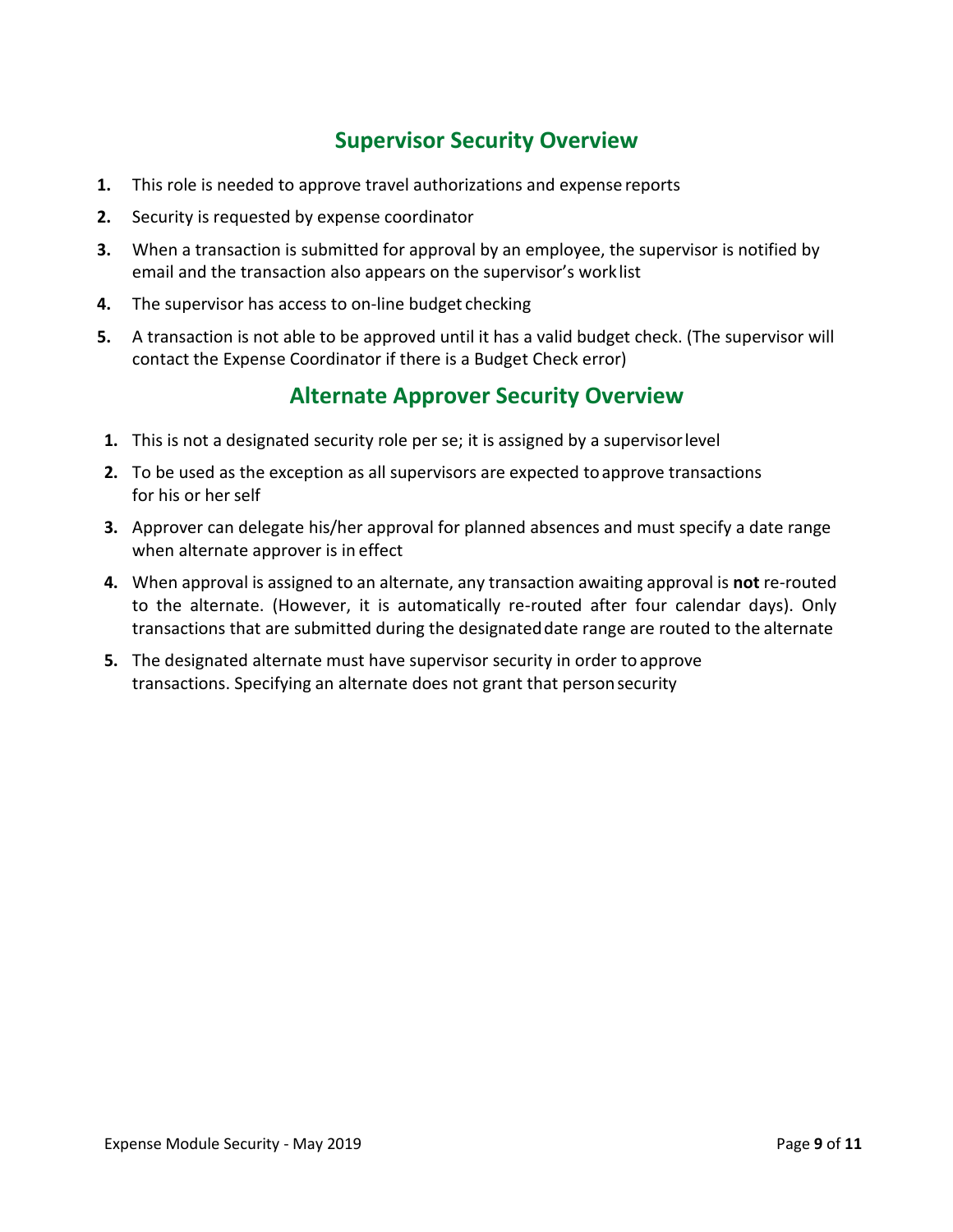# **Expense Coordinator Security Overview**

- <span id="page-9-0"></span>**1.** The person who has this role is the "go-to" for the department
- **2.** This role is approval for cash advances and final approval for expense reports, the approvals are the last stop before payment
- **3.** Also, this role is for reconciling various transactions and completing month-end close
- **4.** Security for an Expense Coordinator is requested by the department'sAppointing Authority
- **5.** Transactions waiting approval appear in a "shared" work list. All Expense Coordinators in same BU and Dept ID have access to the work list
- **6.** During training, supervisors will be instructed to contact the Expense Coordinatorif a transaction is in budget check error. (Transactions need to have a valid budget check in order to be approved)
- **7.** Additional responsibilities of the Expense Coordinator are:
	- a. Expert knowledge of Bulletin 3.4
	- b. Maintain documentation for audit
	- c. Assign a delegate for employee(s)
	- d. Request and monitor security (E.g., make sure employee role has a supervisor (reports to), enforce limited use of delegates, etc.)

### **Requesting VISION Expense Access**

<span id="page-9-1"></span>An Expense Coordinator will need to submit a [VISION Expense Access Request Form,](https://finance.vermont.gov/sites/finance/files/documents/9-2_Upgrade/VISION_Expense_Access_Request_Form_Guide.pdf) Bulletin 3.3 -Delegation of Authority does apply.